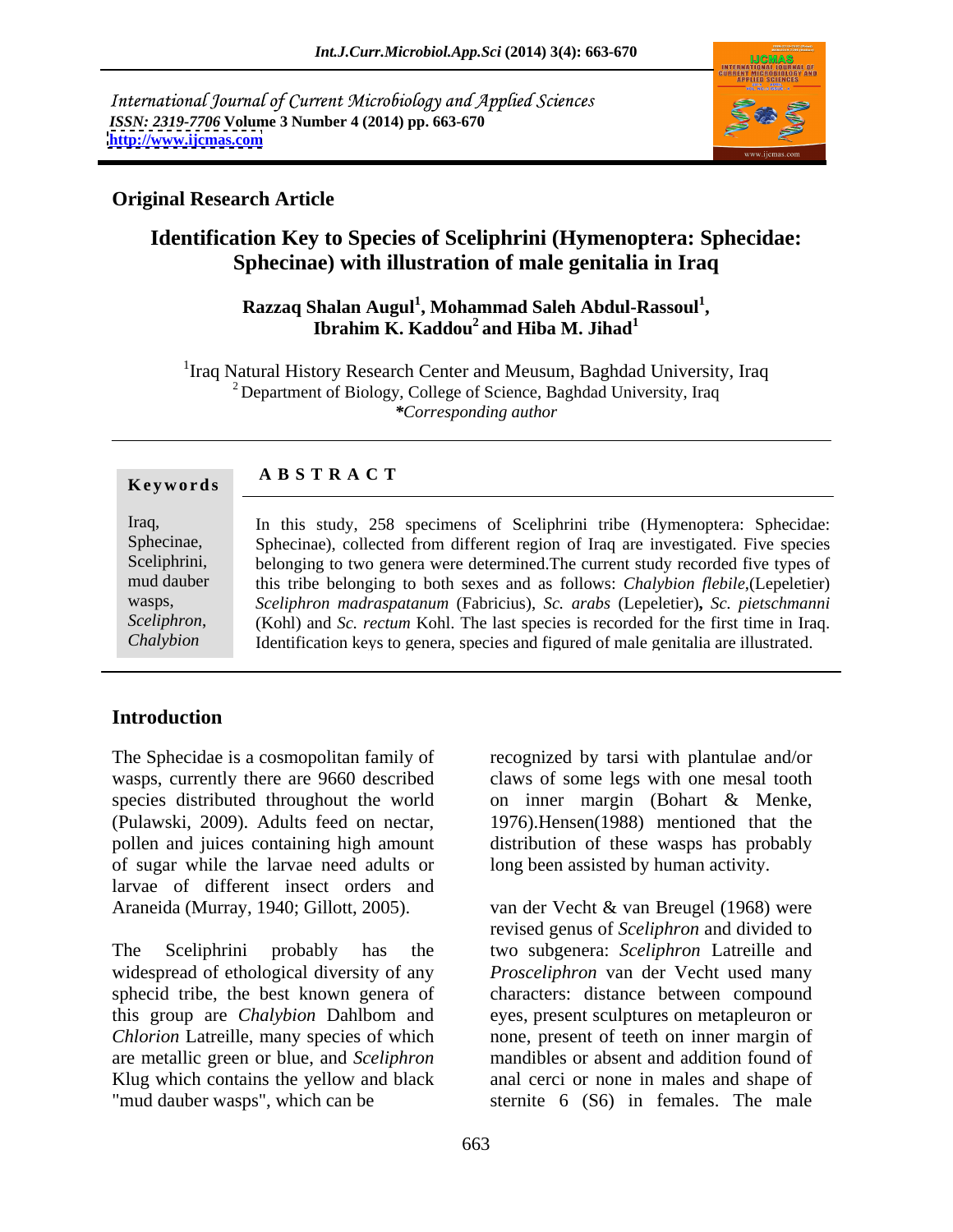genitalia are used in this study to recognize of the species; then Hensen (1987) complete this work, he revised the species under *Prosceliphron* subgenus. **Taxonomy** 

Hensen (1988) revised of species under genus of *Chalybion* and organized identification key used many enclosure-defined (Fig.1a); tarsi with morphological characters; shaped of apical plantulae (Fig.1b); margin of clypeus, sculptures on lateral side of propodeum also characters of genitalia and shape of sternite 6 (S6) in

This study was suggested to recognize of the Sceliphrini species in Iraq by using many morphological characters especially male genitalia. Cenus Sceliphron Klug, 1801

The adults of wasps (258 specimens) were collected by arial net throughout  $1<sup>st</sup> March$ to  $1<sup>st</sup>$  November 2010 and from 25 Sceliphron are readily recognized by regions of Iraq and old specimens be got gasteral petiole composed of only S1, from Iraq natural history museum. The specimens are mounted and deposited in submarginal cell 2 and U- shaped locality and date of collection were senus widespread and builds mud terminology used herein follows that proposed human dwelling, of genera and species keys are many 2007); Guichard (1988) designed a publications modification to adequate the last key to some species of in Arabian

The following morphological abbreviations caucasicum Andre.  $(=Sc. arabs)$ are used: gasteral sternite (S), tergite (T), (Sc) , metanotum (Mn), propodeum (P), tarsomere (t), upper metapleural area (Um), lower metapleural area (Lm), transverse

metapleural line (Tm), lateral side of propodeum (LP) .

## **Taxonomy Key to genera**

1.Propodeum with U-shaped dorsal enclosure defined (Fig.1a); tarsi with body checkered by black and yellow colour  $(Fig.2a)$ .......... *Sceliphron* Klug

male . The contract of the contract of the Propodeum without U-shaped dorsal enclosure; tarsi without plantulae; body metallic greenish-blue colour (Fig.4a, b) *Chalybion* Dahlbom

Genus *Sceliphron* Klug, 1801

### **Materials and Methods** *Sceliphron* **Klug, 1801. N. Schrift. Berlin. Ges. Nat. Freunde, 3: 561.**

<sup>st</sup> March The black and yellow species of the genus <sup>st</sup> November 2010 and from 25 Sceliphron are readily recognized by February to  $1<sup>st</sup>$  August 2011 in different having the combination of a very long the Iraq natural history museum, the dorsal enclosure on the propodeum ,this provided on the labels. The morphological nests in localities often associated with by Bohart & Menke *(1976).* In preparation mass provisioned with spiders (Roche, Iraq specimens (Bohart & Menke, 1963 peninsula depend on some morphological and 1976; van der Vecht & van Breugel, characters such as color of some parts, 1968; Guichard, 1986 and 1988; Hensen, sculptures on mesopleuron and shaped of 1987; Roche & Gadallah, 1999) scutellum. The species: *Sc. pietschmanni* Pronotal collar  $(PC)$ , scutum  $(S)$ , scutellum deforme  $S$  mith was registered in Iraq by *Sceliphron* are readily recognized by gasteral petiole composed of only S1, both recurrent veins received in submarginal cell 2 and U- shaped genus widespread and builds mud the tubular cells are 2007); Guichard (1988) designed a key to some species of in Arabian Kohl, *Sc. madraspatanum* Fab., *Sc. caucasicum* Andre. (*=Sc*. *arabs* Lepeletier), *Sc. tubifex* Latr. and *Sc. deforme* Smith was registered in Iraq by many faunastic lists (Beaumont, 1961; Derwesh, 1965 and Kaddou,1967)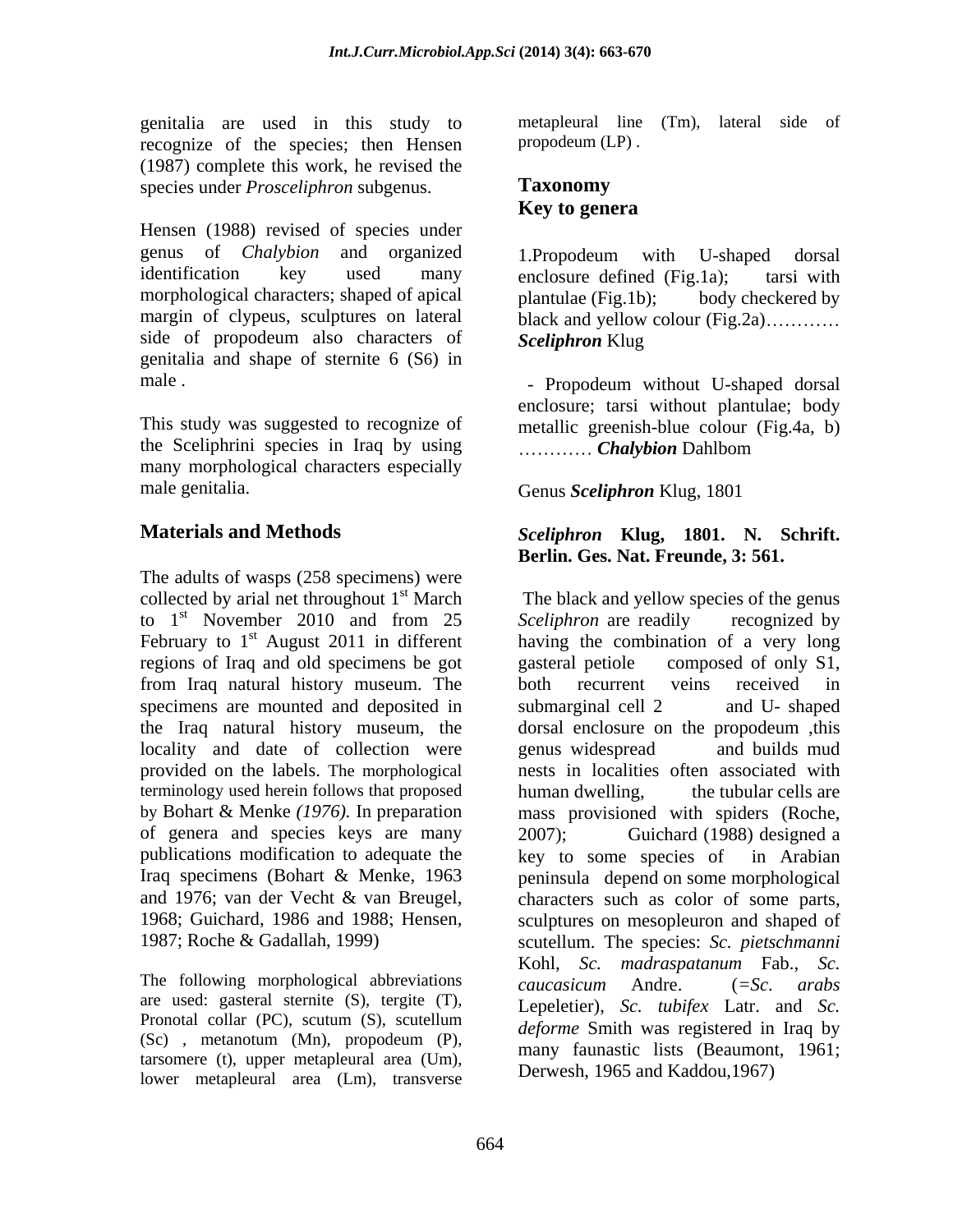1-Tergite eight with anal cerci (Fig.2c); metapleuron granular and dull (Fig.2b); simple or divided by simple longitudinal head of penis valve without apical process (Fig.2d) ...*Sc. rectum* Kohl

**-** Tergite eight without anal cerci; Sc. rectum Kohl, 1918 metapleuron smooth and shining (Fig.3a); head of penis valve with lateral apical process (Fig.3b)  $\ldots$  2 **Materials**  $(7\textcircled{3}3\textcircled{10}\textcircled{2})$ :**Baghdad**,

2- Hind coxae with angled margin on outer  $\qquad$  Tarmia:10.5.2010(1 $\circ$ ,2 $\circ$ );20.5.2011(6 $\circ$ surface which are seen from above  $\Diamond$ ,  $8\degree$ ). (Fig.3c); head of penis valve slightly **Distribution**: Iran, United Arab Emirates, shorter than stalk and semi-straight shaped (Fig.3b) ................*Sc. arabs* (Lepeletier) from Iraq. -Hind coxae normally shaped or with rounded margin on outer surface which are *Sphex madraspatana* Fabricius, 1781. seen from above (Fig.4a); head of penis valve clearly shorter than stalk and C- **Materials**  $(60\text{A}32\text{A}2\text{A}2\text{A})$ :**Baghdad**, shaped (Fig.4b) ........... *Sc.* Tarmia:2.4.2010( $8 \text{A} \text{B} \text{C}$ ), 15.5.2010 *madraspatanum* (Fabricius)  $(3\text{d} \text{d} \text{d} \text{d} \text{d} \text{e}^2)$ ,  $(3\text{d} \text{d} \text{d} \text{d} \text{e}^2)$ 

1. Metapleuron granular and dull, lateral  $\qquad$  Ain Tamar :23.9.2010 (3 $\circ$ 3.2 $\circ$ 2);

- Metapleuron smooth and shining, lateral  $(3\sqrt[3]{3}\sqrt[3]{3}\sqrt[2]{9})$ ,  $(18.7.2010(6\sqrt[3]{9}))$ , surface of propodeum striated by thick and closely semi-vertical lines(Fig.3a); surface  $010(1\textcircled{2},2\textcircled{2})$ ,21.4.2011 of six sternite normal or rounded shaped

2- Hind coxae normally shaped or with  $20.9.2010 (3\text{AA}, 2\text{Q})$ . rounded margin on outer surface which are seen from above (Fig.4a) ... ... ... ... ... ... ...

 -Hind coxae with angled margin on outer *Pelopoeus arabs* Lepeletier, 1845. Hist. surface which are seen from above  $(Fig.3c)$  **3 Materials**  $(37\textcircled{37} \textcircled{37} \textcircled{37} \textcircled{56} \textcircled{2})$ : **Baghdad**,

3-Mandibles with single tooth (Fig.3e); Tarmia:20.5.2011( $6\degree$ ),  $11\degree$ ), last half of scutum nearby admedian lines 29.5.2011( $3\textdegree\textdegree\textdegree\textdegree\textdegree\textdegree$  . Mahmodiya: with high surface, scutellum bitubercles or  $27.6.2011(3\text{AA})$ ,  $8\text{Q}\text{Q}$ ; Wassit, Alclearly divided into two lobes by

**Key to species of** *Sceliphron* **Conserversion Conserversion Conserversion Conserversion Conserversion Conserversion Key to Males:** (Fig.3f).................*Sc. arabs* (Lepeletier) longitudinal median depression

 - Mandibles simple (Fig.4c); last half of scutum normal surface, scutellum usually depression  $(Fig.4d)$   $\dots$   $\dots$   $\dots$ *pietschmanni* (Kohl)

*Sc. rectum* Kohl, 1918

*Sceliphron rectum* **Kohl , 1918. Ann. Naturhist. Hofmns. Wien. , 32:1-171**.

**Materials** (788,1000): **Baghdad,**  $, 8 \Omega \Omega$ ).

Arabia, Pakistan, India, newly recorded from Iraq.

*Sc. madraspatanum* (Fabricius, 1781)

Spec. Ins., I:445.

**Key to Females:**  $\qquad \qquad$  Abu-Graib:  $(5\text{A}3\text{A}2\text{A}\text{A})$ ; **Kerbela'a**, surface of propodeum reticulate (Fig.2b); **Qaddissya,** Al-Shammyia : 25.2.2010 surface of six sternite keel shaped (2 $\textcircled{3}$ ); Wassit, Al-Zubaidya: 28.4.2011 (Fig.2e)......... Sc. rectum Kohl (2♂, 2♀♀), Sher'han: 15.7.2010 (Fig.3d)...... 2 Sek'ran, 17.9.2010  $(2\sqrt[3]{\delta}, 2\sqrt[3]{})$ , 2 $(2\sqrt[3]{\delta})$ *..Sc. madraspatanum* (Fabricius) **Materials** (60 *)* (60 ).<br>Tarmia:2.4.2010(8 ).3 ? ), 15.5.2010  $(3\text{AA}2\text{A}2\text{A}2)$ , 28.5.2010  $(7\text{AA} \oplus \text{AA})$ ,Jaddria: 27.6.2011  $(6\text{AA})$ , Abu-Graib: (5*♂*,2♀♀); **Kerbela'a**,<br>Ain Tamar :23.9.2010 (3*♂ீ,*2♀♀);  $(2\text{d}\text{d}, 2\text{d}\text{d})$ , Sher'han: 15.7.2010  $(3\text{AA}$ ,  $3\text{AA}$ ,  $(3\text{AA}$ ,  $3\text{AA}$ ,  $(3\text{AA})$ ,  $(3\text{AA}$ ,  $(3\text{AA})$ ,  $(3\text{AA})$ ,  $(3\text{AA})$ ,  $(3\text{AA})$ ,  $(3\text{AA})$ ,  $(3\text{AA})$ ,  $(3\text{AA})$ ,  $(3\text{AA})$ ,  $(3\text{AA})$ ,  $(3\text{AA})$ ,  $(3\text{AA})$ ,  $(3\text{AA})$ ,  $(3\text{AA})$ ,  $(3\text{AA})$ ,  $(3$  $2.8.2010(3\text{AA}.299),5.8.2010(2\text{AA}).6.8.2$  $010(1\textcircled{.}2\textcircled{.}2\textcircled{.}21.4.2011$ (2 ,2 ),29.5.2011 (2 , 5 ), Sek'ran, 17.9.2010  $(2\text{d}\text{d}, 2\text{d}$ , 2 $\text{d}$ ,  $20.9.2010$  (3 $\textcircled{3}$ , 2 $\textcircled{2}$ ). **Distribution**: SE. Asia, SW USSR, Arabia, Iran, Oman. *Sc. arabs (*Lepeletier, 1845)

Nat. Ins. Hym. , 3:309.

**Materials** (37 *§ §*,56 ° ° ): **Baghdad**,<br>Tarmia: 20.5.2011 (6 *§ §* , 11 ° ° ), 29.5.2011(3 $\Im$  $\Im$ , 7 $\Im$  $\Im$ ); Mahmodiya: 27.6.2011(3♂♂, 8♀♀); **Wassit**, Al-Zubaidya:  $21.5.2010(11\text{AA}, 15\text{QB},$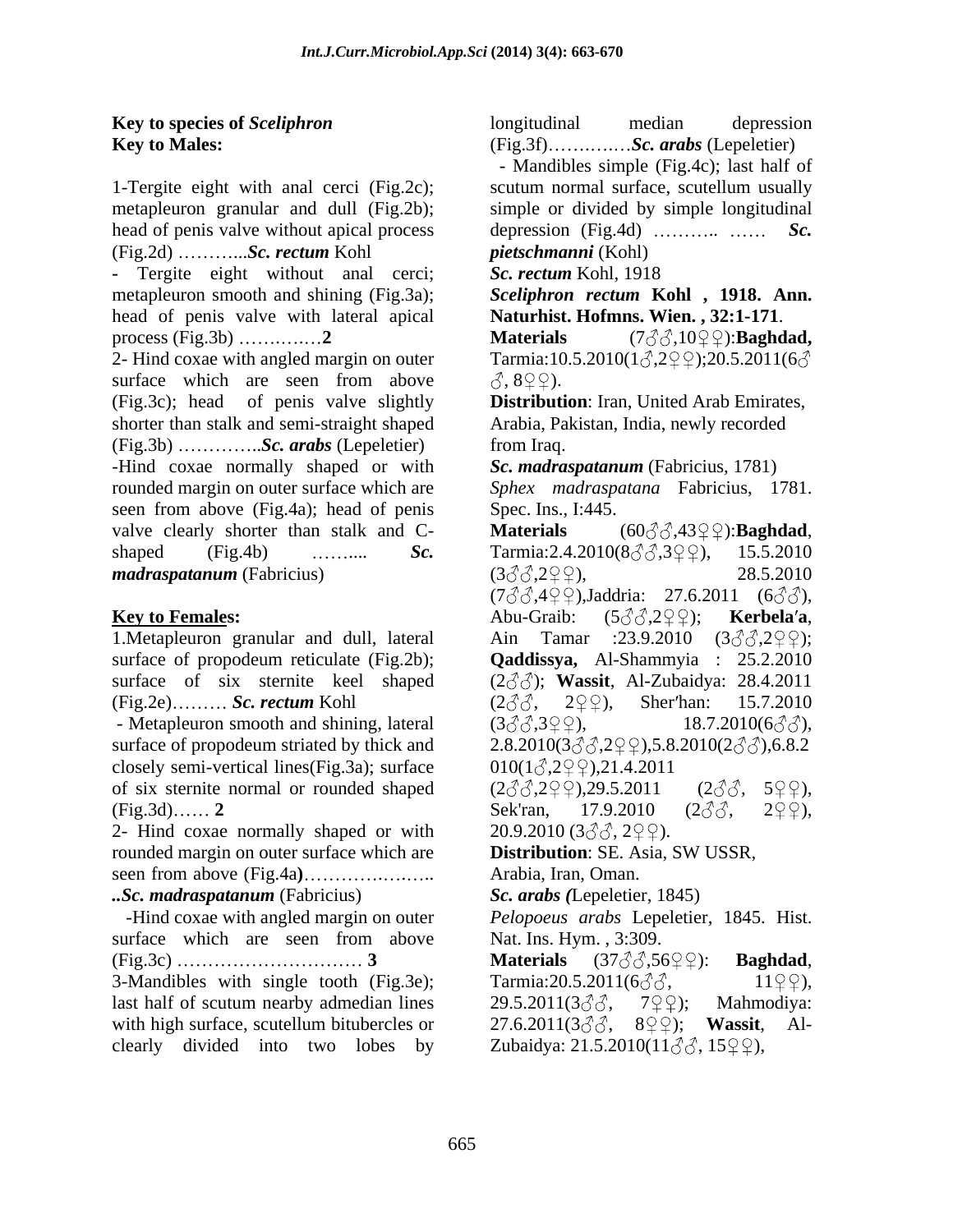

Figure (1) Sceliphron sp. a- dorsal surface of propodeum b-Plantula



Figure (2) Sc. rectum (a) male (b)metapleuron of male (c)eighth tergum of male (d)penis valve (e) lateral side of female sixth stemite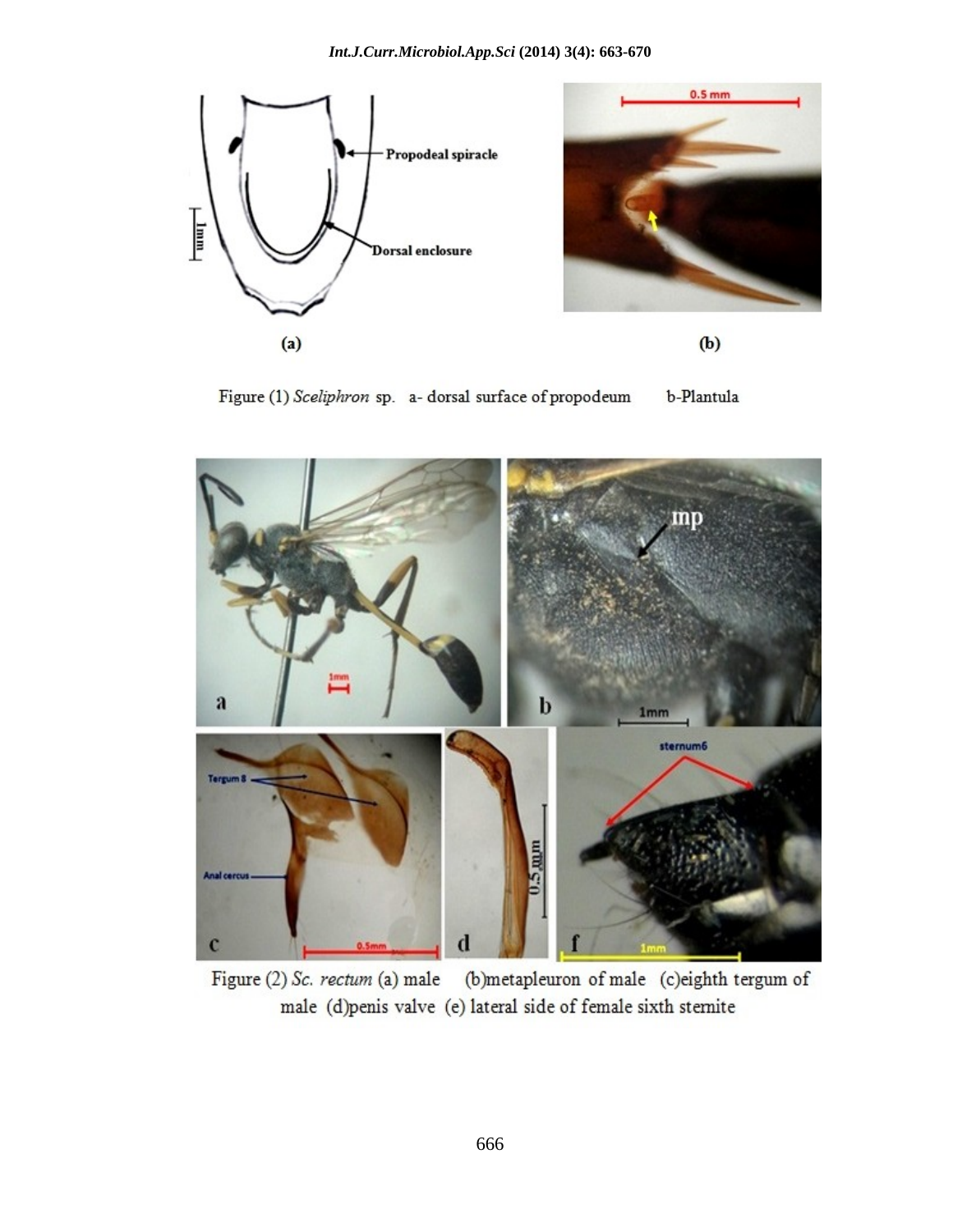

Figure (3) Sc. arabs (a) metapleuron and lateral propodeum of male (b) penis valve (c) hind coxa of male (d) lateral side of female sixth stemite (e) anterior view of head in female (f) dorsal view of thorax in female



Figure (4) (a) hind coxa of Sc. madraspatanum in male (b) penis valve of Sc. madraspatanum (c) anterior view of head in female of Sc. pietschmanni (d) dorsal view of thorax in female of Sc. pietschmanni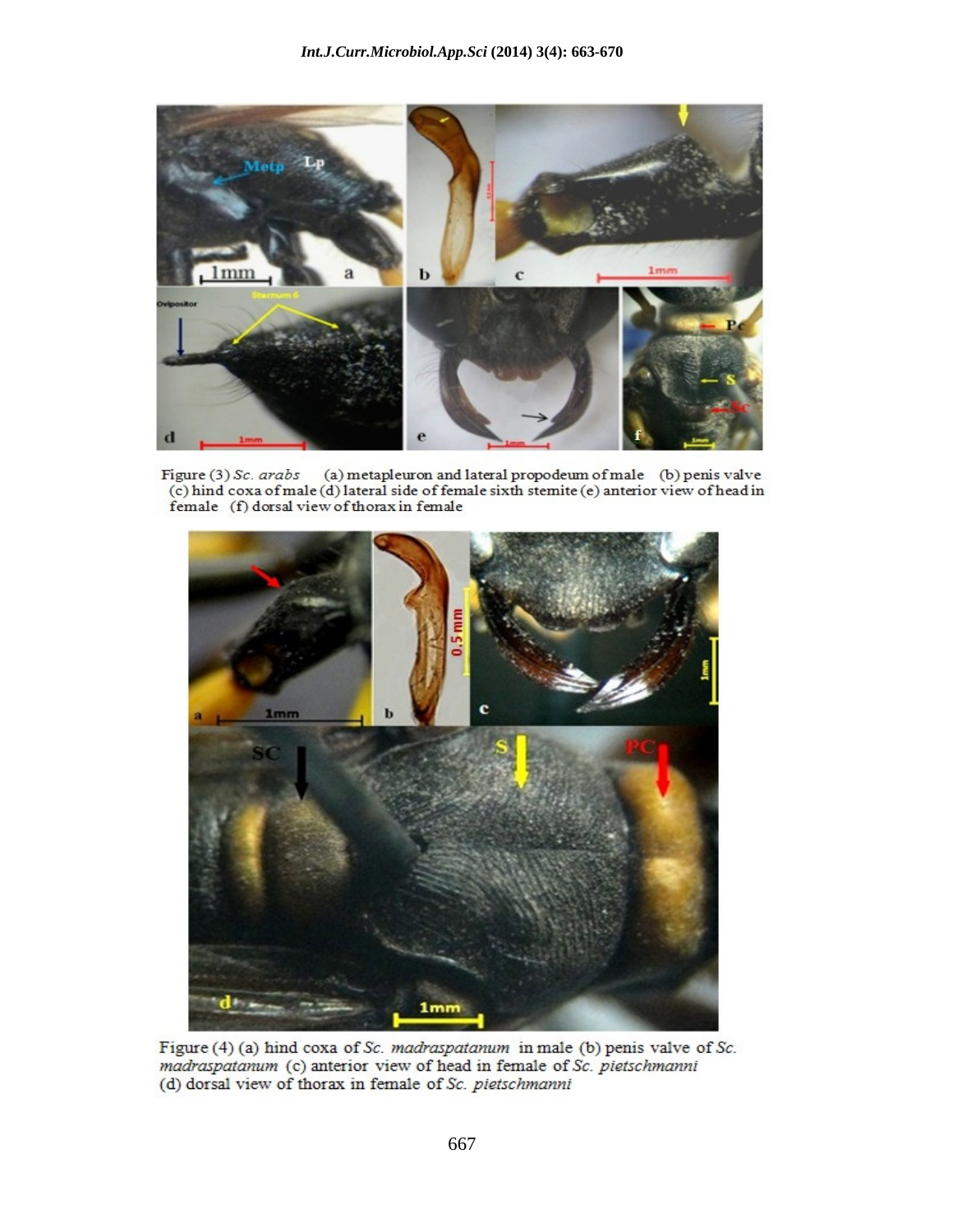

Figure (5) Chalybion flebile (a) male and female (b) lateral view of thorax in male (c) flagellomeres of male (d) eighth stemite of male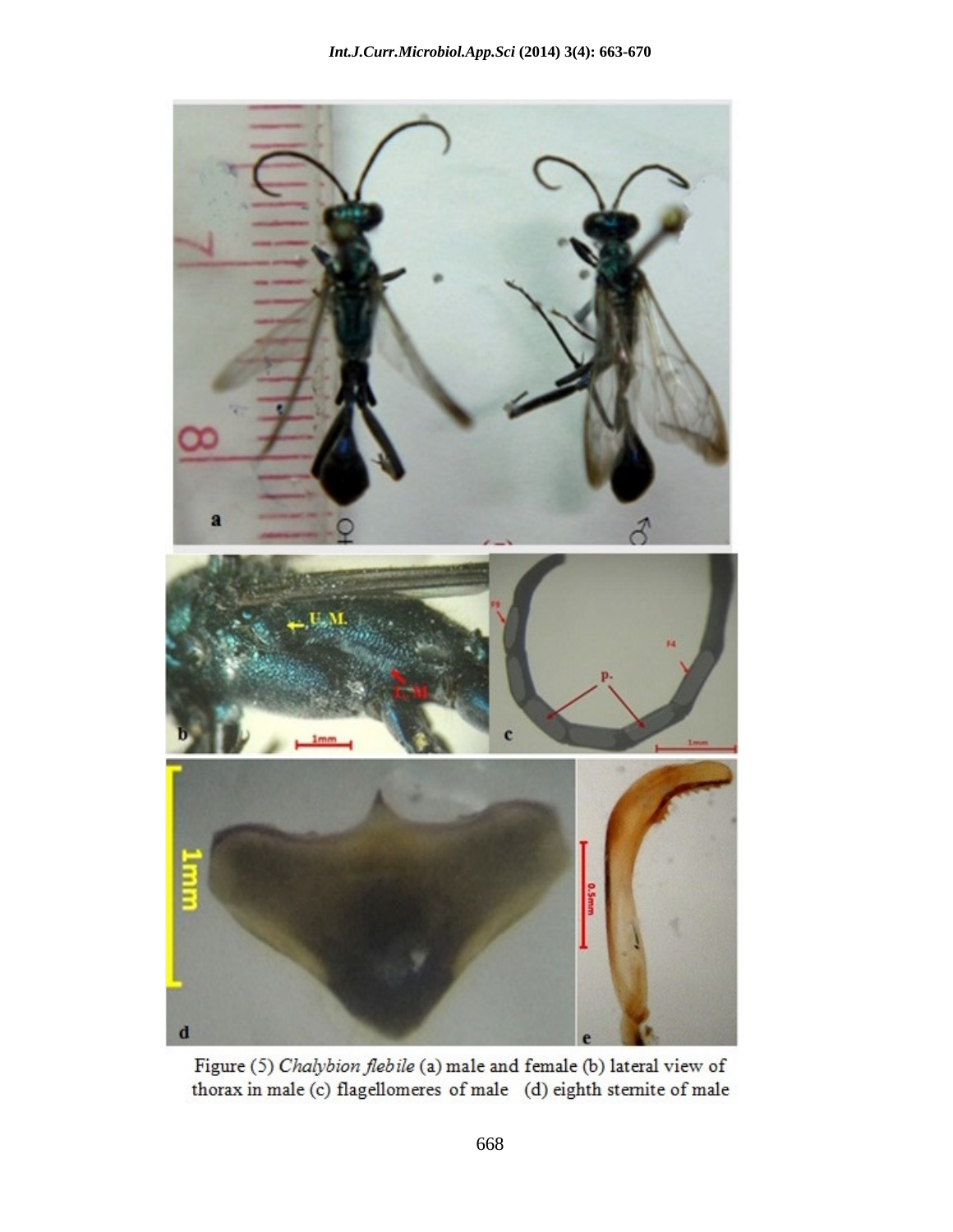23.5.2010  $(3\sqrt[3]{3},4\sqrt[3]{2})$ , 28.4.2011  $22.5.2010(3\sqrt[3]{3},5\sqrt[3]{2})$ , Sher'han,  $(5\text{AA}7\text{A}9\text{A})$ ; **Erbil**, Berzzan, 10.4.2010 <br> 27.5.2011  $(4\text{AA}2\text{A}9\text{A})$  .29.5.2011  $(4\text{A}\mathcal{A}, 2\text{Q}\mathcal{A})$ ; **Sulimania**, Bera Maq'ron  $(2\text{A}\mathcal{A}, 2\text{Q}\mathcal{A})$ ,  $22.6.2011(1\text{A}, 3\text{Q}\mathcal{A})$ .

**Distribution**: Turkey, USSR, Iran, Egypt, Israel, Oman, United Arab Syria, SW. Asia. **Example 18 and Syria** Emirates, Iran, Iraq, Syria.

### *Sc. pietschmanni* Kohl, 1918

*Sceliphron pietschmanni* Kohl , 1918. Annln. Naturh. Mus. Wien., 32:15. **Materials** (2QQ): **Baghdad**: Abu-Graib 13.5.1986.

Genus *Chalybion* is metallic blue with a *Bohart, R. M. & Menke, A.S. 1976.* gasteral petiole composed of only S1, both recurrent veins received in submarginal cell 2 and without a dorsal enclosure on *Press, Berkeley, Los Angeles, London.* the propodeum; the genus widespread and  $695 \text{ pp}$ . its members nest in pre- existing cavities Derwesh, A. I. 1965. A preliminary list of in walls, holes in woods or in abandoned mud nests of *Sceliphron* and provisioned with spiders (Guichard, 1988; Roche, Research Projections Baghdad, 2007). In Iraq this genus consists from two species; *Ch. flebile* (Lepeletier) (Guichard, Gillott, C. 2005. Entomology. 3<sup>rd</sup> Edition, 1988) and *Ch*. *bengalense* (Dahlbom) (Derwesh, 1965). The first species is registered only in present study. The male of *Ch. flebile* characterizes from male of *Ch*. *bengalense* by rounded ending of eight sternite (S8) contrast than acuminate ending in *Ch*. *bengalense* (Fig.5) (Hensen, 1988). Guichard, K.M. 1988. Hymenoptera:

*Ch. flebile* (Lepeletier, 1845) *Pelopoeus flebilis* **Lepeletier, 1845.**

**Materials** (18 $\Im$  , 25 $\Im$  ): **Baghdad**: (**11**) increduced to the spectrum. Tarmia, 3.4.2010  $(2 \text{AA} 3 \text{A} \text{A} \text{B})$ , 11.5.2010 (1 ,2 ), 28.5.2010 (3 ,5 ); Wassit: Al-Zubaidya, herista, R.V. 1700. Revision of the  $21.5.2010(2\text{AA}$ ,  $3\text{AA}$ ,  $9\text{AA}$ ,  $1.5.2010(2\text{AA}$ ,  $3\text{AA}$ ,  $9\text{AA}$ 

Mountain,  $(2\text{d} \text{d}, 2\text{d} \text{d})$ . **Distribution**: Mediterranean region, Italy,  $22.5.2010(3\text{eV}, 5\text{eV})$ , Sher'han,<br>27.5.2011 (4 $\text{eV}, 2\text{eV}$ ) ,29.5.2011  $(2\text{d} \mathcal{L} \mathcal{L} \mathcal{L} \mathcal{L} \mathcal{L} \mathcal{L}),$  22.6.2011( $1\text{d} \mathcal{L} \mathcal{L} \mathcal{L} \mathcal{L} \mathcal{L}$ ). Egypt, Israel, Oman, United Arab Emirates, Iran, Iraq, Syria.

### **References**

- Beaumont, J.de. 1961. Sphecidae de Iraq. Opuscula Zoologica, Part 56:1-5.
- **Distribution**: Iraq, Iran. reclassification of the Sphecinae with a Genus *Chalybion* Dahlbom**,** 1843 tribes Sceliphronini and Sphecini. *Chalybion* **Dahlbom , 1843 . Hymenopt. Europaea, I, 21.** The same of the same of the state of the state of the state of the state of the state of the state of the state of the state of the state of the state of the state of the state of the state of the state Bohart, R.M. & Menke, A.S. 1963. A revision of the Nearctic species of the University of California Publications
	- *Sphecid wasps of the world, A generic revision. University of California 695 pp.*
	- identified insects and arachnids of Iraq. Director General Agriculture Research Projections Baghdad, Bulletin , No. 121 :123pp.
	- Published by Springer, Netherlands, 831PP.
	- Guichard, K.M. 1986. Hymenoptera: Fam. Sphecidae of Arabia. Key to the genera of hunting wasps. Fauna of Saudi Arabia,8: 343 351.
	- Sphecidae: Subfam. Sphecinae of the Arabian Peninsula. Fauna of Saudi Arabia, 9: 114–131.
- **Hist. Nat. Insectes Hymenopt. 3:231.** (Hymenoptera , Sphecidae). Hensen , R.V. 1987. Revision of the subgenus *Prosceliphron* van der Vecht (Hymenoptera , Sphecidae). Tijdschrift voor Entomologie ,129:217-261.
	- Hensen, R.V. 1988. Revision of the nominate subgenus *Chalybion*